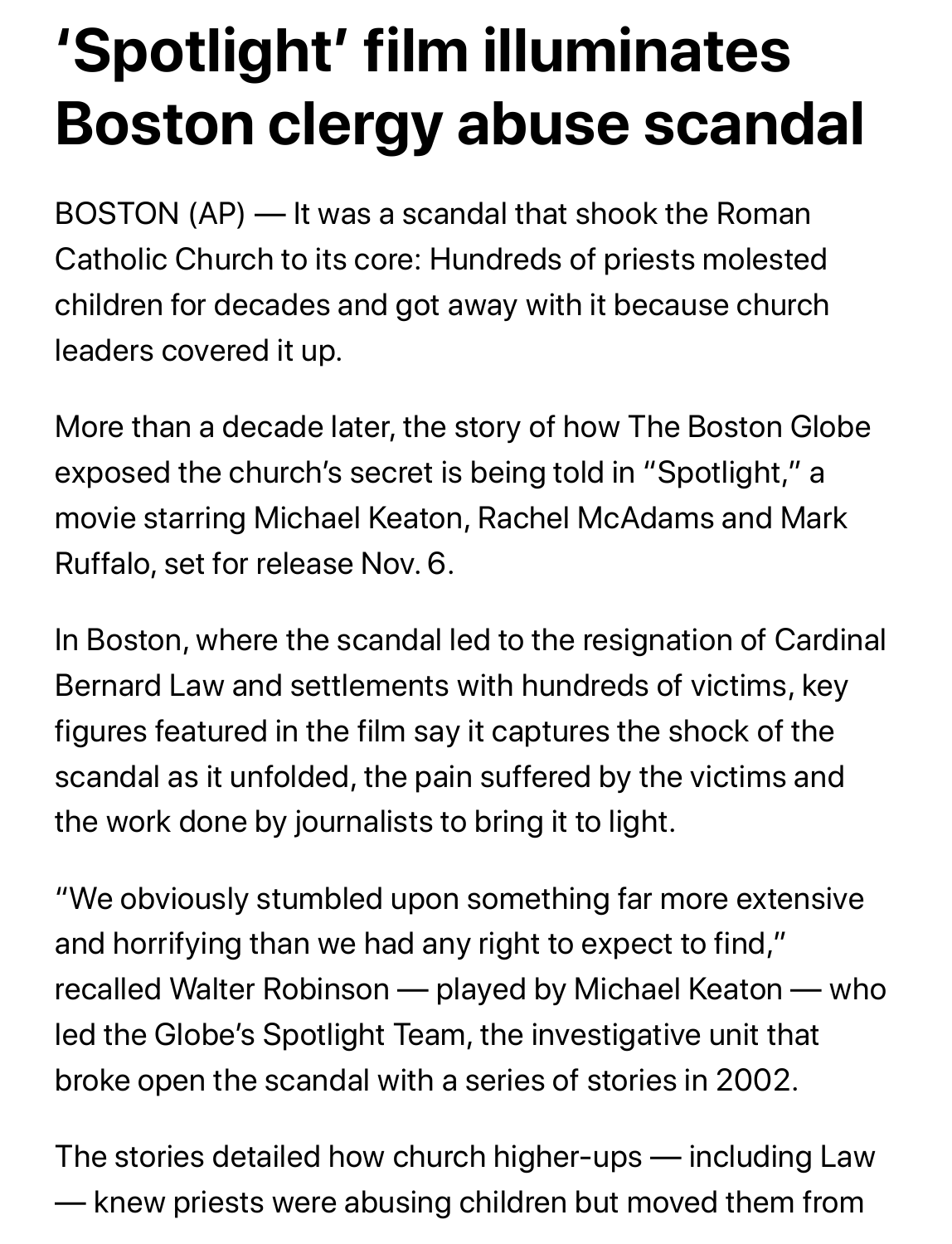parish to parish instead of removing them. The series won the Pulitzer Prize for public service in 2003.

The film shows the anguish of victims as they tell their stories to Globe reporters. Actor Neal Huff plays Phil Saviano, a Boston man who was abused by a priest when he was 11. In one scene, Huff holds a childhood photo. "When you're a poor kid from a poor family and when a priest pays attention to you, it's a big deal. How do you say no to God?" he says.

Alexa MacPherson, who was molested and sexually assaulted by a Boston priest for six years, starting at age 3, said she and several other victims plan to go see the movie together so they can support each other.

"I feel like in some ways it will be cathartic and healing, even though it brings stuff to the surface and the forefront," she said. "I feel like you can't ever really heal if you don't bring things to the forefront."

For the reporters, the film is a realistic depiction of both the failings and triumphs of journalism. Before the 2002 series, the Globe had written numerous stories about abusive priests but had not delved deeper to report on who within the archdiocese knew what was going on.

Shortly before Marty Baron took the helm as editor in 2001, he saw a reference in a Globe column about sealed court files in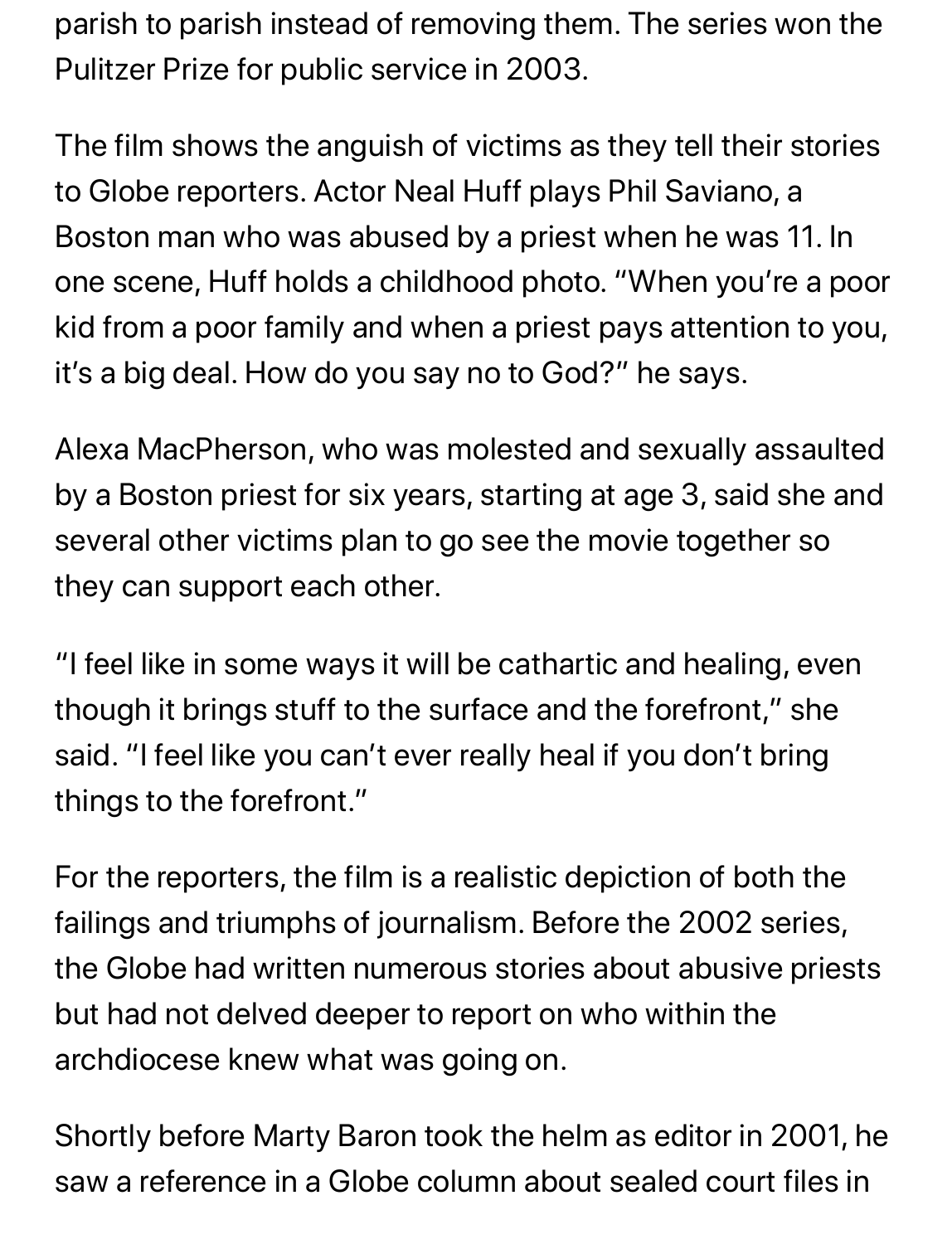the case of John Geoghan, a priest accused of abusing more than 100 children.

His first day on the job, Baron asked Globe staffers if they had tried to get the files unsealed.

"There was a sort of silence in the room," he recalled.

The Spotlight Team went to work while the Globe's lawyers went to court. A judge eventually unsealed church documents, including priest personnel files containing extensive details on when the archdiocese received sexual abuse allegations against priests and who in the church hierarchy knew. The Globe's explosive series sparked an upheaval in the Boston archdiocese that snowballed as similar revelations came to light about abusive priests around the world.

The scandal hit close to home for Globe reporter Matt Carroll when he learned Geoghan lived right around the corner from him.

"I had four young kids of my own at that point. ... I put a picture of Geoghan on the refrigerator and I said, 'Look, kids, if you see this guy, run the other way," Carroll said.

The movie, directed by Tom McCarthy, has already sparked some Oscar buzz. In its review, Variety compared it to one of the most famous movies about journalists — "All the President's Men."